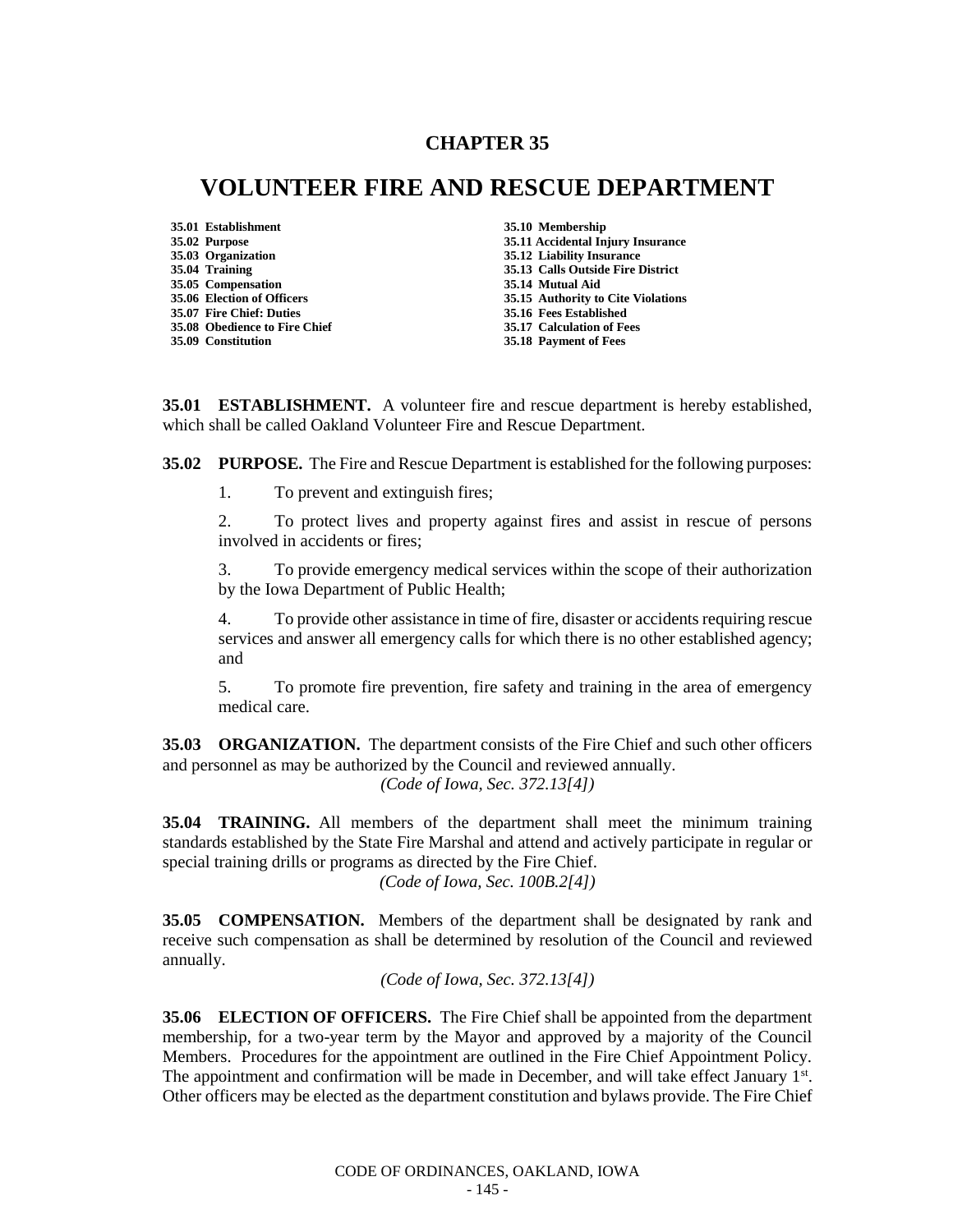shall have the authority to determine the number of officer positions needed, number of each officer rank, and may add or eliminate any position, at any time, at their discretion. The Fire Chief shall have the authority to veto any election of officers that they deem would be detrimental to the efficient operation of the department, and call for another election. Upon the death or resignation of the Fire Chief it shall be the duty of the Assistant Fire Chief to notify the Mayor and Council and serve as Acting Fire Chief until a new appointment is made and confirmed. This appointment shall only be as long in duration as the remaining term of the previous Fire Chief. In the absence of the Fire Chief it shall be the duty of the highest-ranking officer to assume control of the department and act as Fire Chief with all the powers and authority delegated by state law or ordinance.

**35.07 FIRE CHIEF: DUTIES.** The Fire Chief shall perform all duties required of the Fire Chief by law or ordinance, including but not limited to the following:

## *(Code of Iowa, Sec. 372.13[4])*

1. Enforce Laws. Enforce ordinances and laws regulating fire prevention and the investigation of the cause, origin and circumstances of fires.

2. Technical Assistance. Upon request, give advice concerning private fire alarm systems, fire extinguishing equipment, fire escapes and exits and development of fire emergency plans.

3. Authority at Fires. When in charge of a fire scene, direct an operation as necessary to extinguish or control a fire, perform a rescue operation, investigate the existence of a suspected or reported fire, gas leak, or other hazardous condition, or take any other action deemed necessary in the reasonable performance of the department's duties.

#### *(Code of Iowa, Sec. 102.2)*

4. Control of Scenes. Prohibit an individual, vehicle or vessel from approaching a fire scene and remove from the scene any object, vehicle, vessel or individual that may impede or interfere with the operation of the fire department.

## *(Code of Iowa, Sec. 102.2)*

5. Authority to Barricade. When in charge of a fire scene, place or erect ropes, guards, barricades or other obstructions across a street, alley, right-of-way, or private property near the location of the fire or emergency so as to prevent accidents or interference with the firefighting efforts of the fire department, to control the scene until any required investigation is complete, or to preserve evidence related to the fire or other emergency.

#### *(Code of Iowa, Sec. 102.3)*

6. Command. Be charged with the duty of maintaining the efficiency, discipline and control of the fire department. The members of the fire department shall, at all times, be subject to the direction of the Fire Chief.

7. Property. Exercise and have full control over the disposition of all fire apparatus, tools, equipment and other property used by or belonging to the fire department.

8. Notification. Whenever death, serious bodily injury, or property damage in excess of two hundred thousand dollars (\$200,000) has occurred as a result of a fire, or if arson is suspected, notify the State Fire Marshal's Division immediately. For all fires causing an estimated damage of fifty dollars (\$50.00) or more or emergency responses by the Fire Department, file a report with the Fire Marshal's Division within ten (10)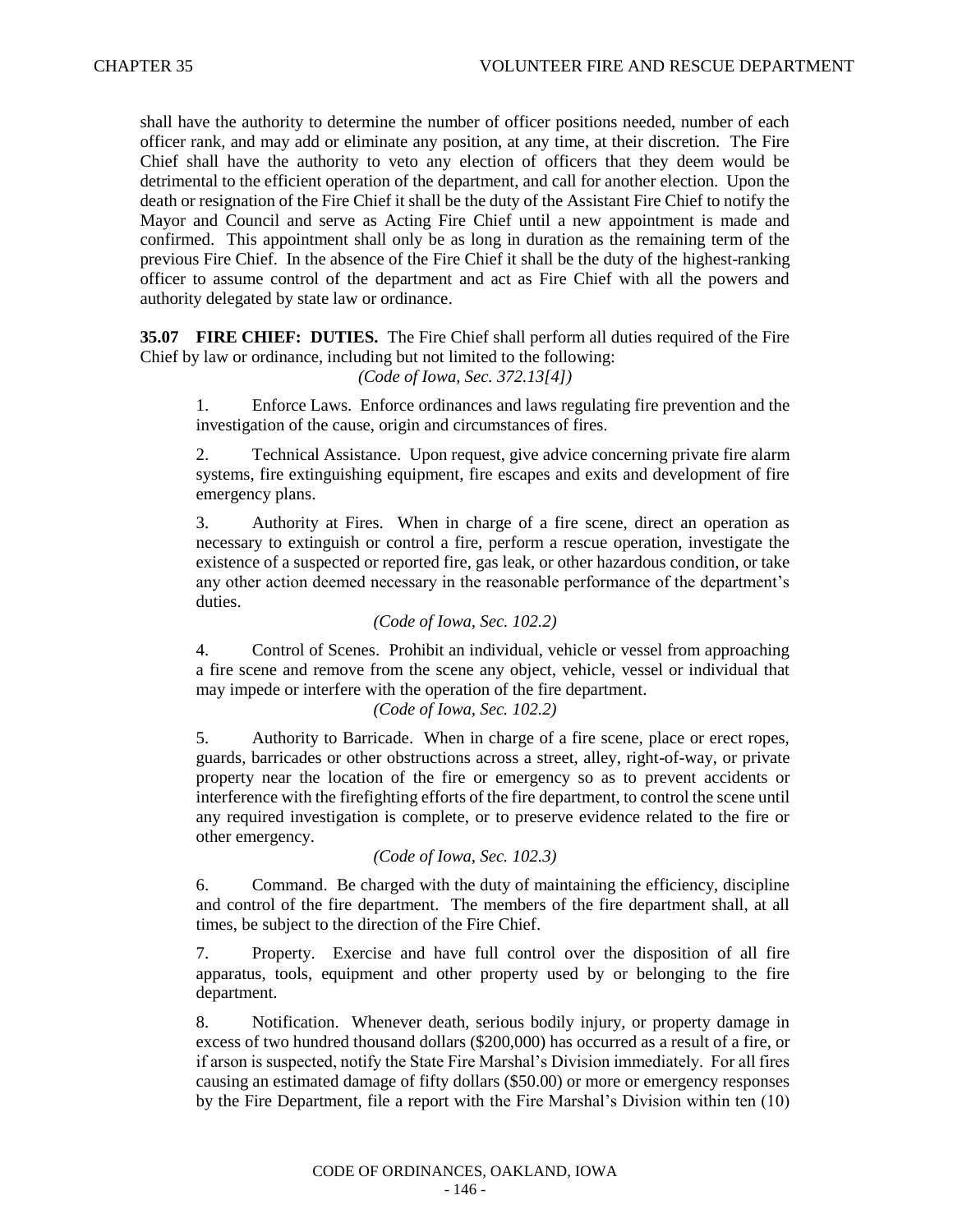days following the end of the month. The report shall indicate all fire incidents occurring and state the name of the owners and occupants of the property at the time of the fire, the value of the property, the estimated total loss to the property, origin of the fire as determined by investigation, and other facts, statistics, and circumstances concerning the fire incidents.

*(Code of Iowa, Sec. 100.2 & 100.3)*

9. Right of Entry. Have the right, during reasonable hours, to enter any building or premises within the Fire Chief's jurisdiction for the purpose of making such investigation or inspection which under law or ordinance may be necessary to be made and is reasonably necessary to protect the public health, safety and welfare.

*(Code of Iowa, Sec. 100.12)*

10. Recommendation. Make such recommendations to owners, occupants, caretakers or managers of buildings necessary to eliminate fire hazards.

*(Code of Iowa, Sec. 100.13)*

11. Assist State Fire Marshal. At the request of the State Fire Marshal, and as provided by law, aid said marshal in the performance of duties by investigating, preventing and reporting data pertaining to fires.

12. Records. Cause to be kept records of the fire department personnel, firefighting equipment, depreciation of all equipment and apparatus, the number of responses to alarms, their cause and location, and an analysis of losses by value, type and location of buildings.

13. Reports. Compile and submit to the Mayor and Council an annual report of the status and activities of the department as well as such other reports as may be requested by the Mayor or Council.

**35.08 OBEDIENCE TO FIRE CHIEF.** No person shall willfully fail or refuse to comply with any lawful order or direction of the Fire Chief.

**35.09 CONSTITUTION.** The department shall adopt a constitution and bylaws as they deem calculated to accomplish the object contemplated, and such constitution and bylaws and any change or amendment to such constitution and bylaws before being effective, must be approved by the Council.

**35.10 MEMBERSHIP.** The department shall consist of volunteer persons who are in good health and at least 18 years of age. All applicants are subject to a background check, required to complete a physical and have a valid driver's license to be added as a member of the department

**35.11 ACCIDENTAL INJURY INSURANCE.** The Council shall contract to insure the City against liability for worker's compensation and against statutory liability for the costs of hospitalization, nursing, and medical attention for volunteer firefighters injured in the performance of their duties as firefighters whether within or outside the corporate limits of the City. All volunteer firefighters shall be covered by the contract.

*(Code of Iowa, Sec. 85.2, 85.61 and Sec. 410.18)*

**35.12 LIABILITY INSURANCE.** The Council shall contract to insure against liability of the City or members of the department for injuries, death or property damage arising out of and